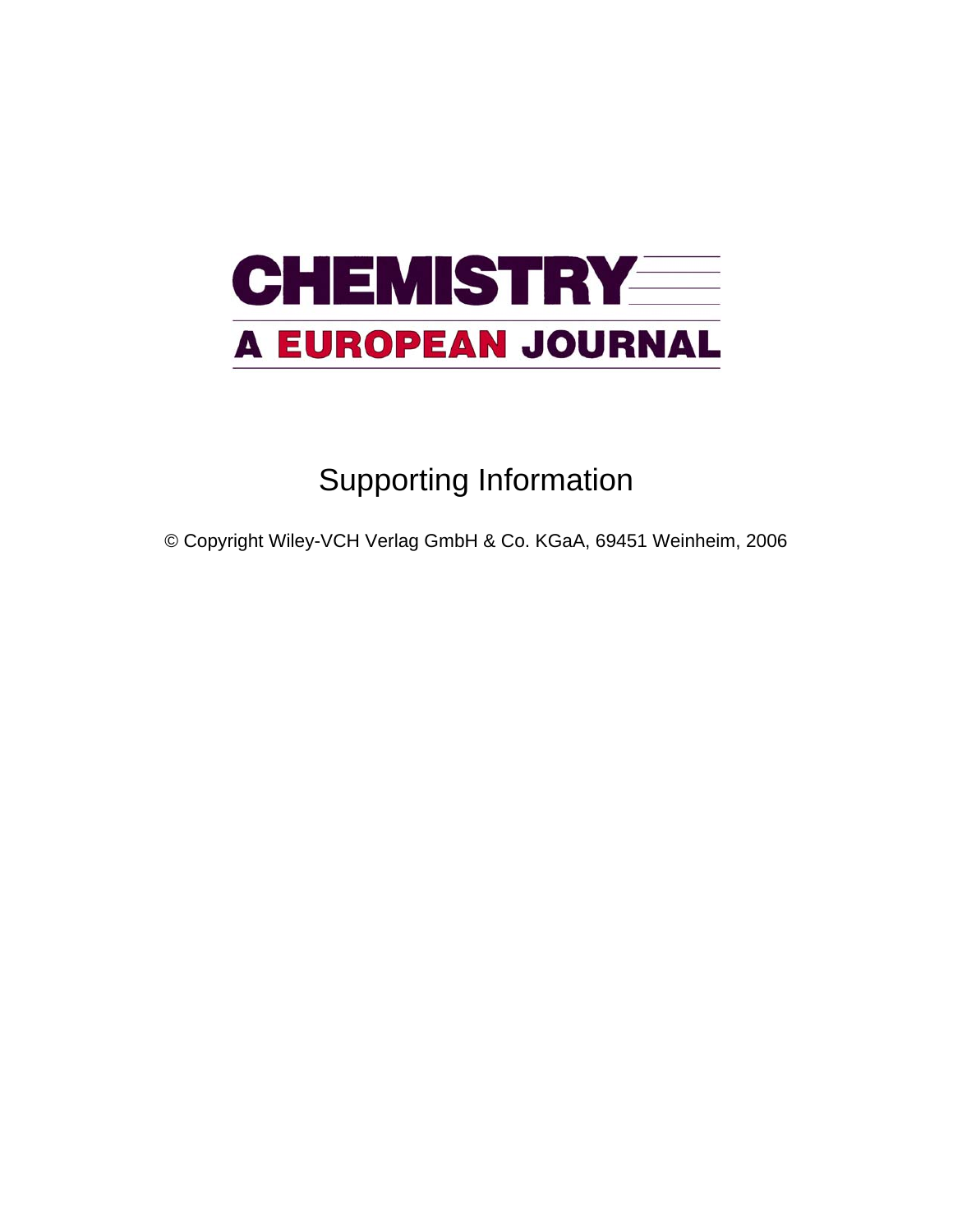### **Latrunculin Analogues with Improved Biological Profiles by "Diverted Total Synthesis": Preparation, Evaluation and Computational Analysis**

Alois Fürstner,\* Douglas Kirk, Michaël D. B. Fenster, Christoph Aïssa, Dominic De Souza, Laurent Turet, Christina Nevado, Tell Tuttle, Walter Thiel, and Oliver Müller<sup>‡</sup>

> *Max-Planck -Institut für Kohlenforschung, D-45470 Mülheim/Ruhr (Germany)* Email: fuerstner@mpi-muelheim.mpg.de

‡*Max-Planck-Institut für Molekulare Physiologie, D-44227 Dortmund (Germany)*

- **1. Computational Methods**
- **2. Conformational Search Results**
- **3. Docking Simulation and QM/MM Optimization of Complexes**
- **4. Hydrophobic Contributions**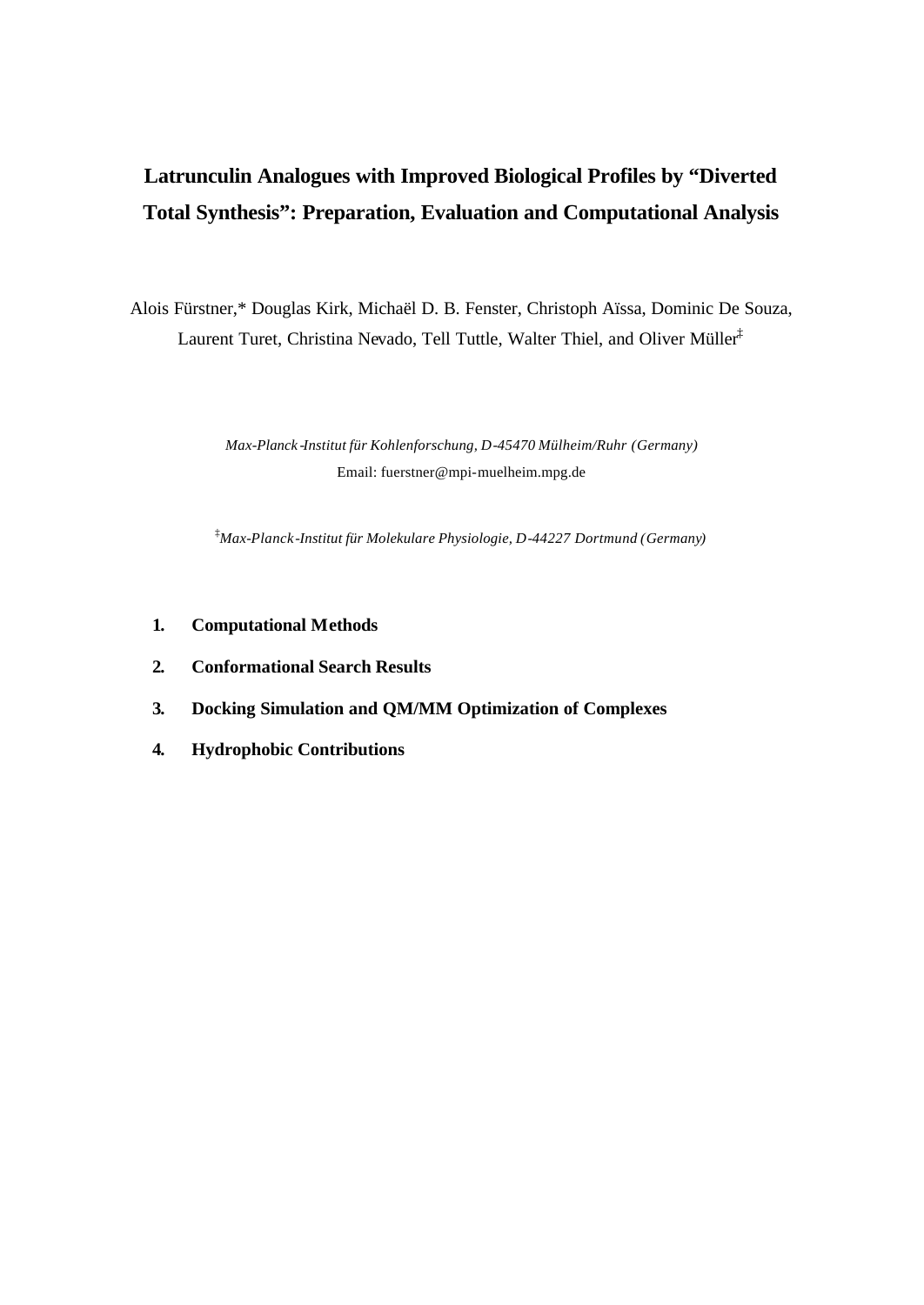#### **1. Computational Methods**

*Structure preparation:* The structure of G-actin with latrunculin A (**1**) bound is available from the protein data bank (PDB ID:  $1ESV$ ).<sup>1</sup> There are several completely unresolved residues in the protein structure, although as these residues are remote from the binding site, the backbone was capped with neutral residues at these positions. The protonation state of the ionizable residues was checked with PROPK $A^2$  and REDUCE,<sup>3,4</sup> which was also used to determine the orientation of the ambiguous residues (HIS, ASN, GLN). The crystal waters, three  $Ca^{2+}$  ions and ATP were retained, however no additional hydration was performed.

A conformational search was performed for **1** and two of its analogs (Latrunculin B (**2**) and the fully synthetic compound **44**) using the PM3 Hamiltonian as implemented in Spartan.<sup>5</sup> The ten lowest energy conformers of each molecule were selected and subsequently optimized within MNDO99 $^6$  using the MNDO/H Hamiltonian,  $^{7,8}$  which provides reasonable geometries and relative energies for hydrogen bonded systems.7,9 The reliability of the semi-empirical structures was checked via re-optimization of the conformers at the BLYP<sup>10,11</sup> level of theory with the def2-SVP basis set<sup>12</sup> available in TURBOMOLE. 13-17

*Docking:* For each compound, the ten conformers (optimized with BLYP) were then docked into the actin binding site using AUTODOCK 3.0  $(AD3)$ .<sup>18</sup> The AD3 grid was constructed such that it encompassed and was centered on the binding site of **1** (available from the original PDB). AD3 is not parameterized for substrates, such as ATP or  $Ca^{2+}$ and as such these residues are ignored during the docking procedure. As ten different conformational variants of each ligand were tested, the ligand was kept rigid during the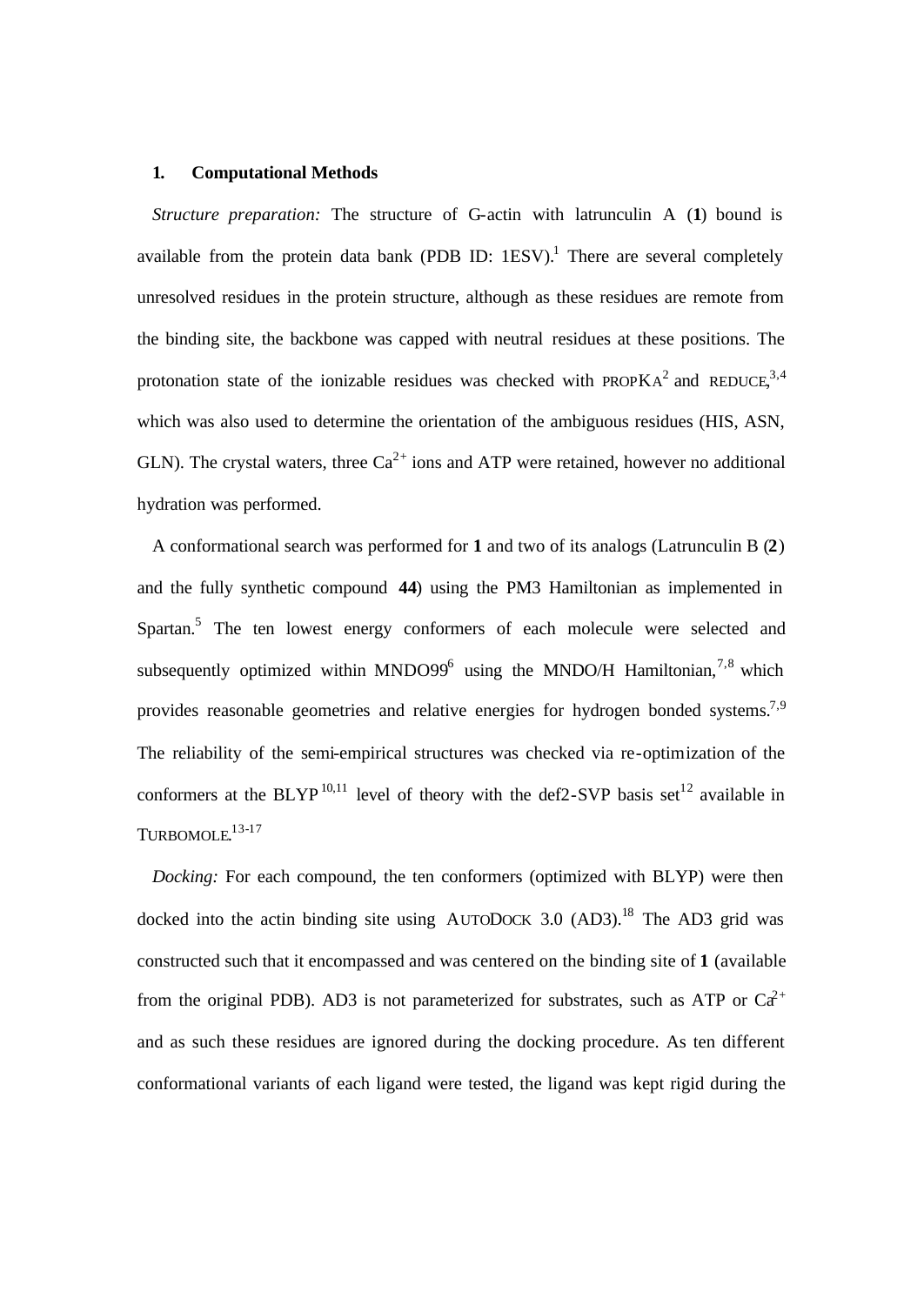docking process. The orientation resulting in the best binding energy for each conformer was selected from each docking run for optimization.

*Force field minimization:* The complex with the best binding energy from each docking simulation was pre-minimized in CHARMM.<sup>19-21</sup> The standard CHARMM force field<sup>22-24</sup> used in this work does not contain parameters for the **1**, **2** or **44**. However, given the preparative nature of the force field minimization, the parameters and topology of the ligands were automatically generated using the commercial CHARMm force field<sup>25</sup> in the Accelrys suite of programs. The ligands were kept rigid and the remainder of the system was then relaxed during a 10,000-step ABNR minimization.

*QM/MM optimization:* The structures resulting from the force field minimization were optimized at the hybrid quantum mechanical/molecular mechanical (QM/MM) level of theory with the modular program package CHEMSHELL.<sup>26,27</sup> The QM energy and gradients were provided by MNDO99,<sup>6</sup> with MNDO/ $H^{7,8}$  as the QM level of theory. CHEMSHELL's internal forcefield driver, using the CHARMM parameter and topology data22-24 supplied the MM energy and gradients. No electrostatic cut-offs were employed in the QM/MM calculations. Electrostatic embedding<sup>28</sup> with the charge-shift scheme<sup>27,29</sup> was used to couple the QM and MM regions.

The QM/MM geometry optimizations were performed with the HDLCOpt algorithm,  $30$ as implemented in CHEMSHELL. The QM region was defined to include all atoms of the ligand, whereas the receptor, counterions and ATP were contained in the MM region. A subset of the total system (the active region) is optimized in the QM/MM procedure. The active region is defined from the starting geometry – any residue that contains an atom within 20.0  $\AA$  of the ligand is included in the active subset. The resulting active region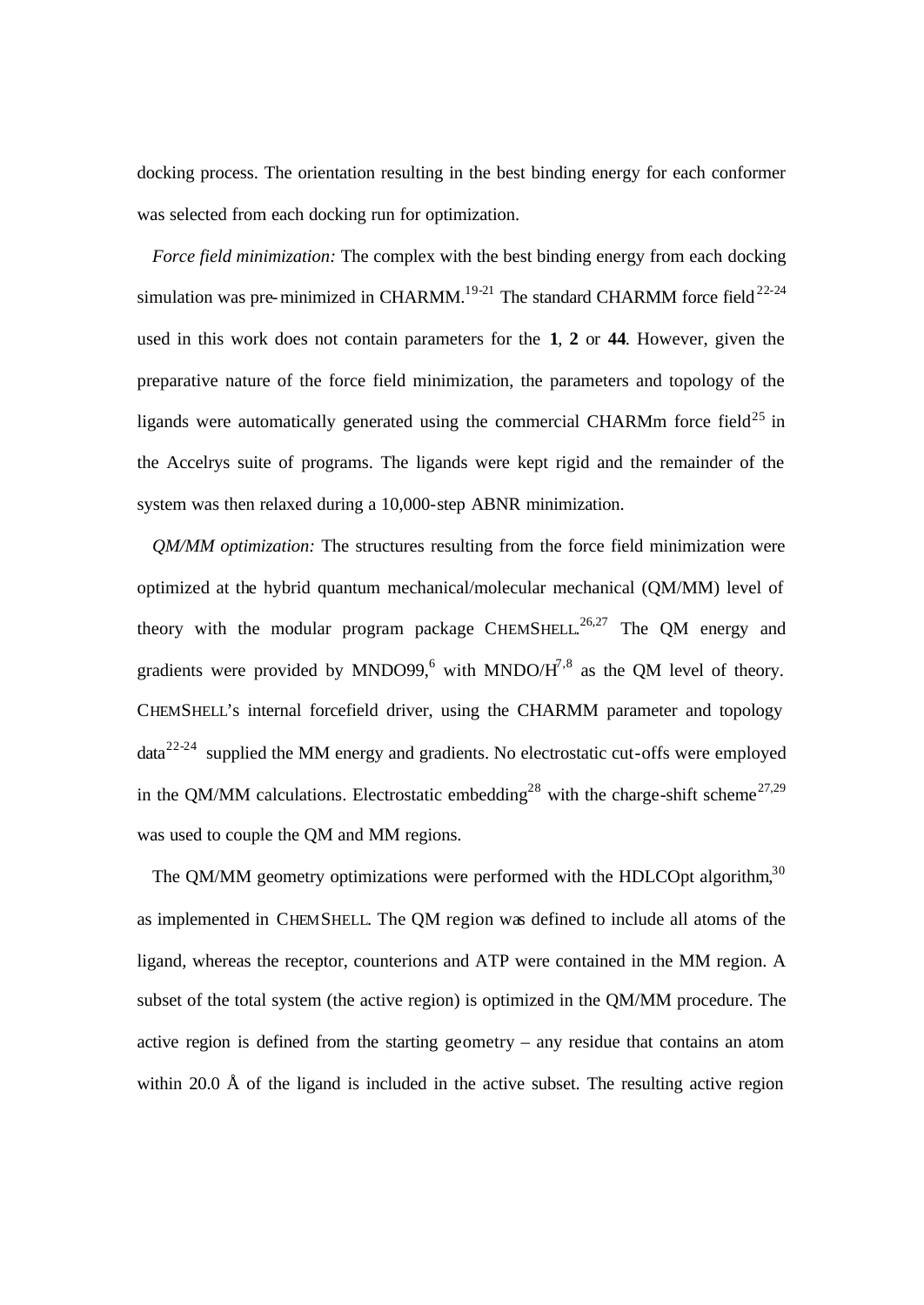contains ca. 4100 atoms, which is slightly less than half of the total system size (ca. 9000 atoms).

*Homodesmotic reactions:* The results from independent optimizations of the complexes can not be compared directly, in terms of absolute energies, due to the distance criteria used in the determination of the active atoms during each optimization. That is, the number and type of the atoms optimized in each complex varies, which implies that the results are no longer fully compatible. Thus, in order to calculate the relative binding energies (??Ebind) from the homodesmotic reactions the **2**/G-actin and **44**/G-actin complexes were optimized using the optimized **1**/G-actin complex as a starting point. The **2**/G-actin and **44**/G-actin complexes were created by subsequently deleting the additional groups (i.e. for **2** the HC=CH linkage in the macrocycle was deleted, then the methyl substituents were deleted to create the **44** complex). After this initial preparation, the complexes were optimized using a smaller distance criterion (10 Å) for the active region. The smaller optimization region and the common starting point ensured all systems were optimized to an equivalent state.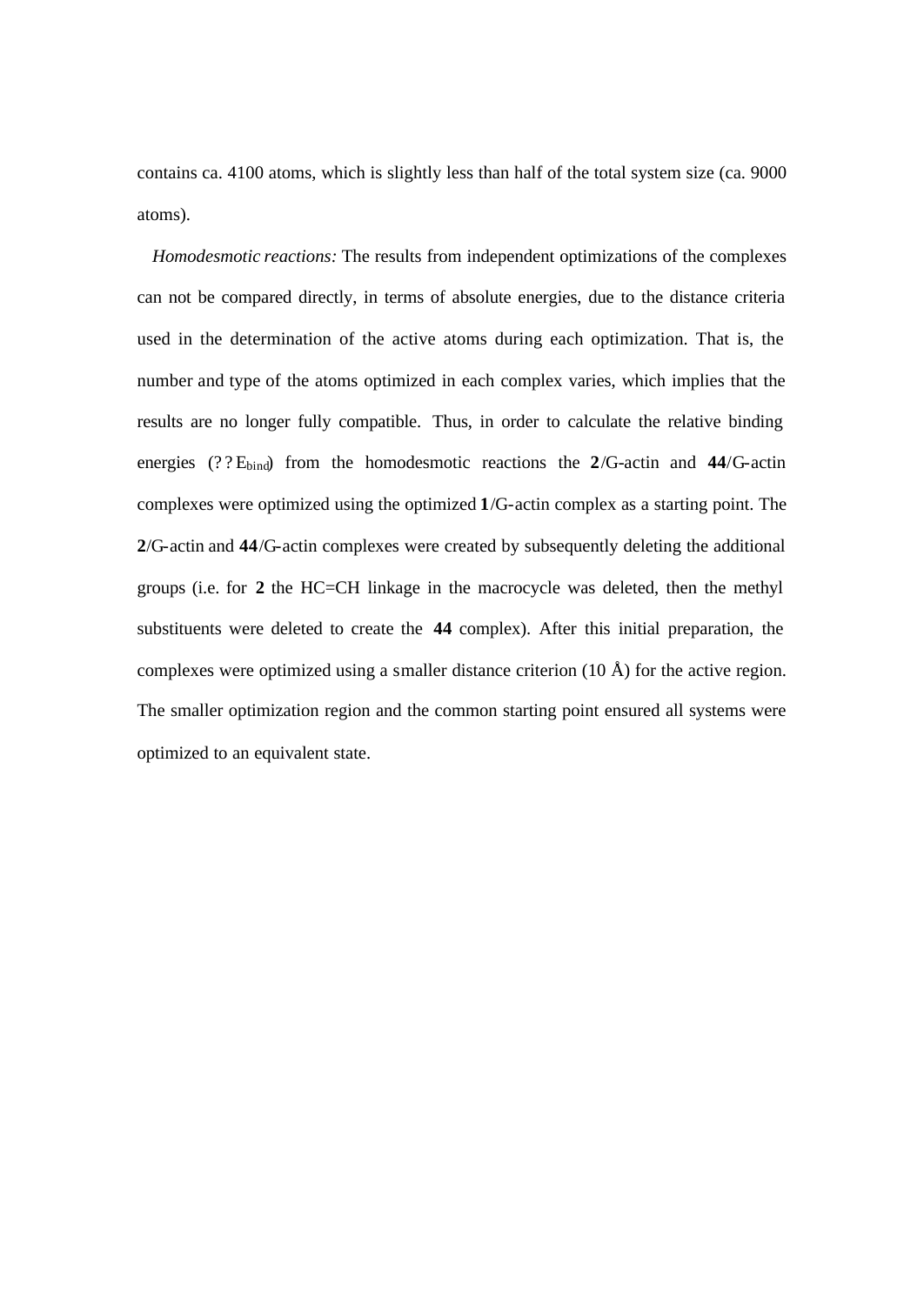#### **2. Conformational Search Results**

The original ordering was obtained from the conformational search performed in SPARTAN using the PM3 Hamiltonian. The structures resulting from this search were reoptimized at the MNDO/H level of theory and subsequently at the RI-BLYP/def2-SVP level. The ordering of the conformers changes as a result of these optimizations. Table S1 lists the relative energies (kcal/mol) of the BLYP-optimized structures that were used in the subsequent docking studies.

| Original       | $\mathbf{1}$ | $\boldsymbol{2}$ | 44      |
|----------------|--------------|------------------|---------|
| $\overline{1}$ | 0.00         | 0.00             | 0.00    |
| $\overline{2}$ | 0.22         | 3.30             | 0.07    |
| 3              | 0.41         | 7.00             | 0.66    |
| $\overline{4}$ | 2.92         | 6.39             | $-2.35$ |
| 5              | $-1.91$      | $-0.07$          | $-2.33$ |
| 6              | 1.29         | 3.96             | 0.73    |
| 7              | $-2.20$      | 2.70             | 0.71    |
| 8              | 2.38         | 3.42             | $-2.08$ |
| 9              | $-2.00$      | 7.60             | 1.66    |
| 10             | 2.00         | 6.74             | 0.13    |
|                |              |                  |         |

Table S1. BLYP relative energies (kcal/mol).<sup>a</sup>

 $a_R$ Relative to the lowest-energy PM3 conformer (no. 1).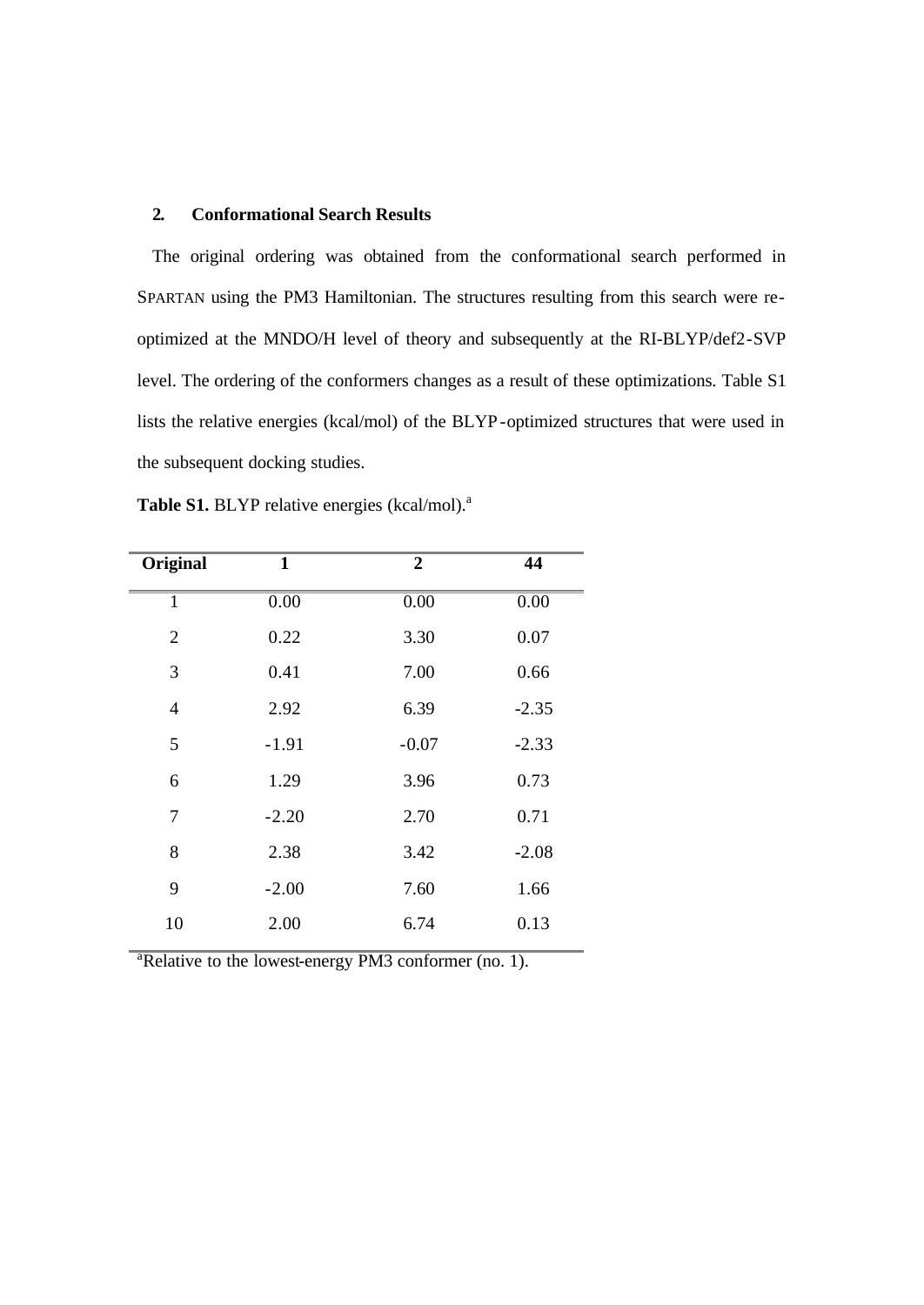#### **3. Docking Simulation and QM/MM Optimization of Complexes**

Only the best-docked structure (min  $?E<sub>b</sub>$ ) is given. Qualitatively the orientation of the substrate in the binding site has been compared to that of the crystal structure. Those structures with a good general agreement with the crystal structure are listed as "Yes" in the "Overlap" column of Tables S4-S6. The conformer number refers to the original ordering defined in Table S1.

**Table S2.** Docking simulation results and subsequent QM/MM optimizations for conformers of **1**. a

| Conf#          | ?E <sub>b</sub> | Overlap $?E_{OM} ? E_{MM}$ |       |               | $2\,\mathbf{E}_{\mathbf{OM}/\mathbf{MM}}$ |
|----------------|-----------------|----------------------------|-------|---------------|-------------------------------------------|
| 1              | $-8.90$         | Yes                        | 0.00  | 0.00          | 0.00                                      |
| $\overline{2}$ | -9.67           | N <sub>0</sub>             | 30.35 | 47.85         | 78.21                                     |
| 3              | $-10.00$        | Yes                        |       | 22.42 - 56.82 | $-34.40$                                  |
| $\overline{4}$ | $-9.32$         | N <sub>0</sub>             | 93.63 | 204.57        | 298.20                                    |
| 5              | $-9.28$         | N <sub>0</sub>             | 27.20 | 29.88         | 57.09                                     |
| 6              | $-9.40$         | N <sub>0</sub>             | 25.26 | 122.95        | 148.20                                    |
| 7              | $-11.58$        | Yes                        | 11.58 | $-55.30$      | $-43.72$                                  |
| 8              | $-10.30$        | Yes                        |       | $7.52 -27.48$ | $-19.96$                                  |
| 9              | $-11.17$        | Yes                        | 8.56  | $-34.77$      | $-26.21$                                  |
| 10             | -7.72           | N <sub>o</sub>             | 26.67 | -3.83         | 22.84                                     |

<sup>a</sup>Conf #: the conformer ordering obtained from the original search.  $?E_b$ : the binding energy calculated by AUTODOCK. Overlap: whether the docked structure is similar to the crystal structure.  $?E<sub>OM</sub>$ : the QM energy of the structure, relative to the QM energy of the least stable conformer with an orientation similar to the crystal structure. ? E<sub>MM</sub>: the MM energy of the structure, relative to the MM energy of the least stable conformer with an orientation similar to the crystal structure. ? E<sub>OM/MM</sub>: the QM/MM energy of the structure, relative to the QM/MM energy of the least stable conformer with an orientation similar to the crystal structure. All energies are in kcal/mol.

All of the orientations obtained in the docking study of **1** could be optimized at the QM/MM level. The AD3 energies  $(P_{b}$ , Table S2) are all stabilizing and indicate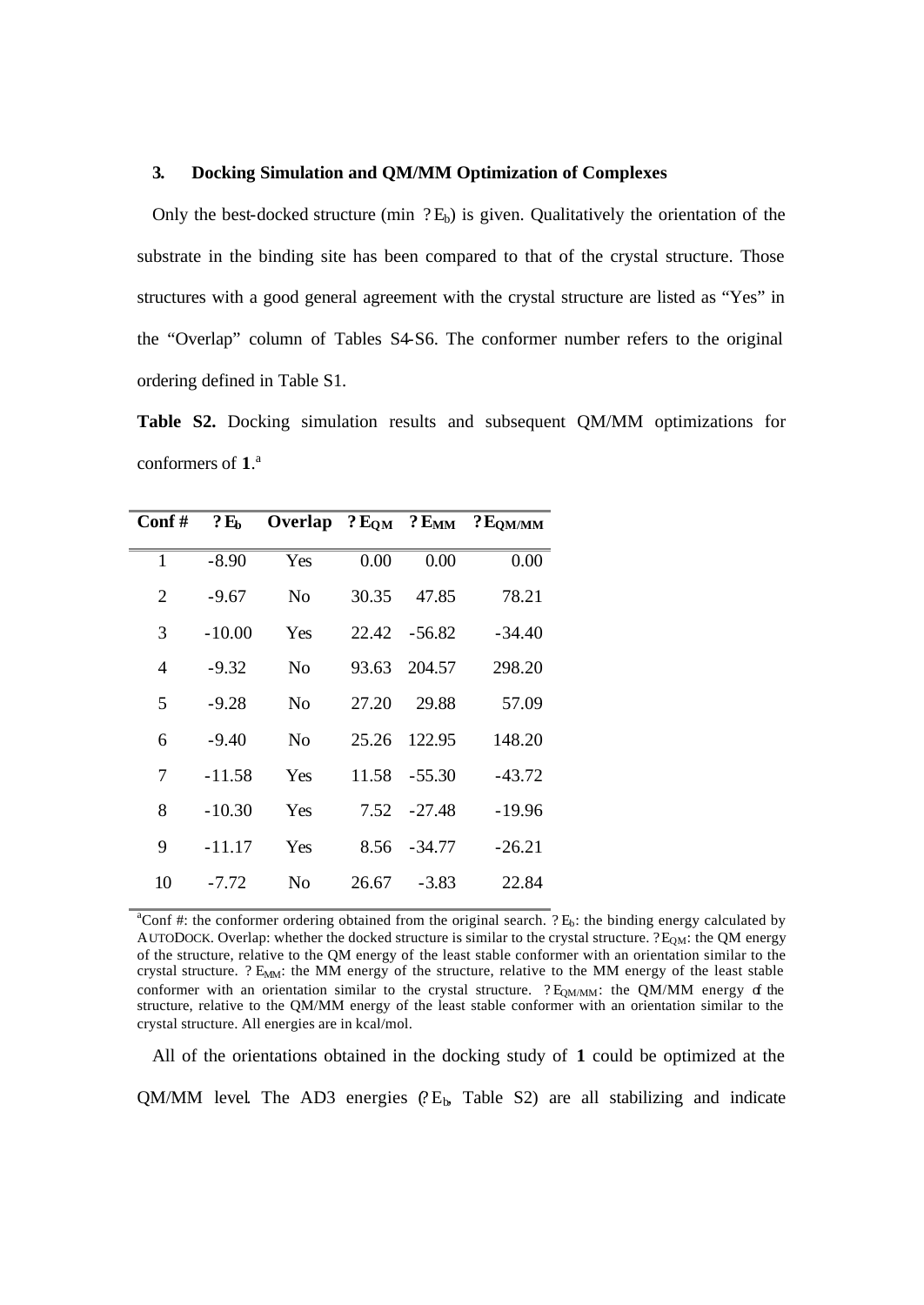reasonably strong binding (binding energies between -7 and -12 kcal/mol). However, the AD3 results should be viewed with much caution because AD3 does not account for the presence of ATP or  $Ca^{2+}$  ions. It is thus not surprising that the more reliable QM/MM optimization results differ strongly. The QM/MM data shows a clear preference for the orientation observed in the crystal structure (Overlap = Yes, Table S2). All other structures, whose orientation differs strongly from the crystal structure are strongly destabilized (?  $E_{OM/MM}$ , Table S2). The relative QM/MM energies indicate that the most stable complex is obtained from conformer 7. The corresponding QM/MM structure was used in all subsequent studies of the **1**/G-actin complex.

 **Table S3**. Docking simulation results and subsequent QM/MM optimizations for conformers of **2**.

| Conf#          | ?E <sub>b</sub> | Overlap        | ? E <sub>OM</sub> | $?$ $\mathbf{E_{MM}}$ | $?$ $E_{OM/MM}$ |
|----------------|-----------------|----------------|-------------------|-----------------------|-----------------|
| $\mathbf{1}$   | $-9.40$         | N <sub>o</sub> | 26.10             | 38.16                 | 64.26           |
| $\overline{2}$ | $-9.12$         | N <sub>o</sub> | 17.33             | 8.18                  | 25.52           |
| 3              | $-10.27$        | Yes            | 0.00              | 0.00                  | 0.00            |
| $\overline{4}$ | $-9.95$         | N <sub>0</sub> | 45.78             | 139.85                | 185.63          |
| 5              | $-10.92$        | Yes            | 7.50              | $-28.81$              | $-21.31$        |
| 6              | $-8.85$         | No             | 114.14            | 160.37                | 274.51          |
| 7              | $-9.06$         | N <sub>o</sub> | 13.16             | 13.68                 | 26.84           |
| 8              | $-9.46$         | N <sub>0</sub> | 168.61            | 200.52                | 369.13          |
| 9              | $-9.72$         | N <sub>0</sub> | 52.05             | 236.41                | 288.46          |
| 10             | $-9.77$         | No             |                   |                       |                 |

<sup>a</sup>See footnote of Table S2 for details.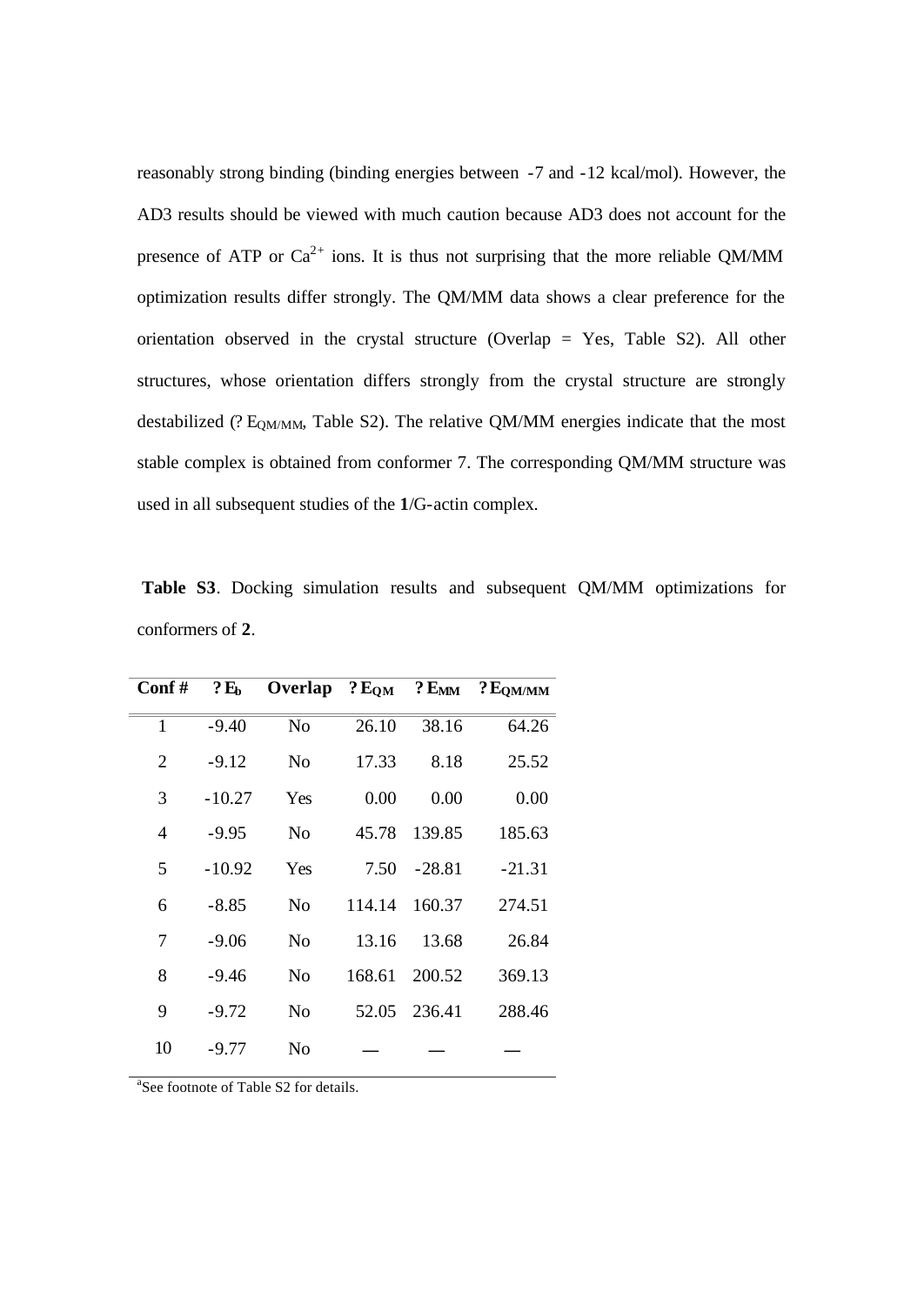All orientations, except conformer 10, obtained in the docking study of **2** could be optimized at the QM/MM level. The AD3 energies are stabilizing and are even more closely clustered than in the docking study of **1**. Again the QM/MM optimization reveals much greater differences between the structures than the AD3 results. Of the nine optimized structures, only two of these have an orientation similar to the crystal structure. As in the case of **1**, these two systems are clearly the most favorable. The lowest-energy complex resulted from the docking study with conformer 5, thus this structure was used for further analysis.

**Table S4**. Docking simulation results and subsequent QM/MM optimizations for conformers of **44**.

| Conf#          | $?E_b$   |                        |        |        | Overlap $?E_{QM}$ $?E_{MM}$ $?E_{QM/MM}$ |
|----------------|----------|------------------------|--------|--------|------------------------------------------|
| $\overline{1}$ | $-9.24$  | $\overline{\text{No}}$ | 15.17  | 240.75 | 255.92                                   |
| $\overline{2}$ | $-10.14$ | No                     |        |        |                                          |
| 3              | $-9.45$  | N <sub>o</sub>         |        |        |                                          |
| $\overline{4}$ | $-8.71$  | N <sub>0</sub>         |        |        |                                          |
| 5              | $-9.35$  | N <sub>o</sub>         |        |        |                                          |
| 6              | $-9.01$  | Yes                    | 0.00   | 0.00   | 0.00                                     |
| 7              | $-8.97$  | N <sub>0</sub>         | 13.70  | 170.54 | 184.24                                   |
| 8              | $-8.25$  | N <sub>o</sub>         |        |        |                                          |
| 9              | $-8.70$  | No                     | 21.40  | 229.13 | 250.52                                   |
| 10             | $-9.55$  | N <sub>o</sub>         | 277.55 | 283.70 | 561.25                                   |

<sup>a</sup>See footnote of Table S2 for details.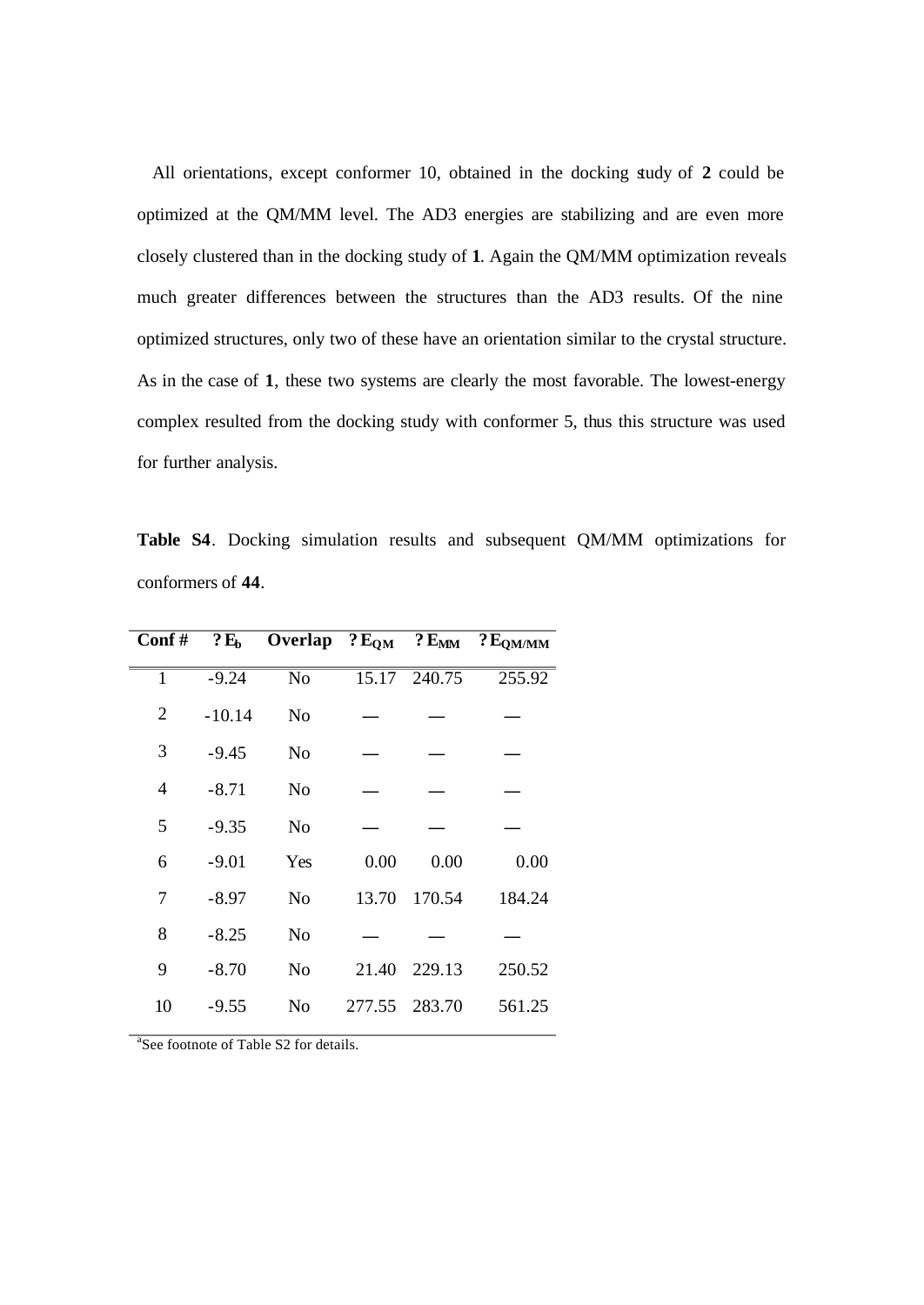The fact that the ATP ligand was missing during the docking study had severe consequences in the docking of compound **44**. The smaller ring size of **44** allowed it to adopt a greater range of positions, which generally involved placing the macrocycle deeply into the hydrophobic pocket. However, this often led to an overlap with the ATP residue and as such the structures could not be optimized. In the case of smaller overlap the optimizer was able to correct the structure, at the expense of strongly destabilizing MM contributions (Table S4). One simulation resulted in a structure close to the natural **1** position (conformer 6) and the subsequent QM/MM optimization confirmed that this structure was significantly more stable than the others. It was therefore selected to represent the **44**/G-actin complex.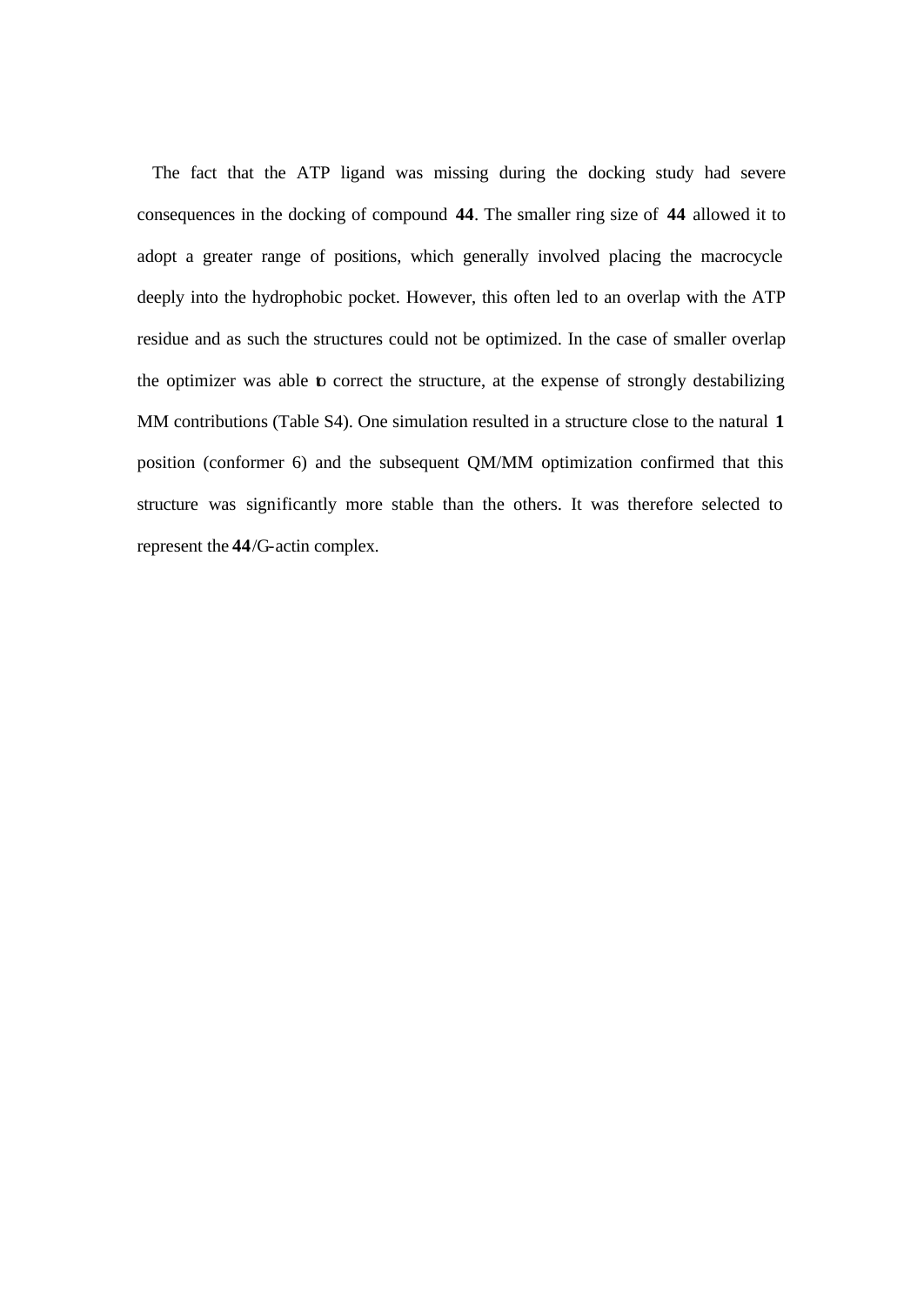#### **4. Hydrophobic Contributions**.

The contribution from the hydrophobic effect will aid in stabilizing the ligands in the binding site. In Figure S1, the hydrophobicity of the binding pocket in the **1**/G-actin complex is mapped onto a Connolly surface  $31,32$  of the receptor. The hydrophobicity is determined by the partial charges on the residues (assigned in the CHARMM force field). The majority of the macrocycle prefers a hydrophobic environment (green regions in Figure S1). This is achieved by a small part of the macrocycle (lower left region in Figure S1), although the majority of the system is solvent exposed (no surface) or surrounded by polar (red) residues.

**Figure S1.** Hydrophobicity mapped onto a Connolly surface of the receptor in the **1**/Gactin complex.

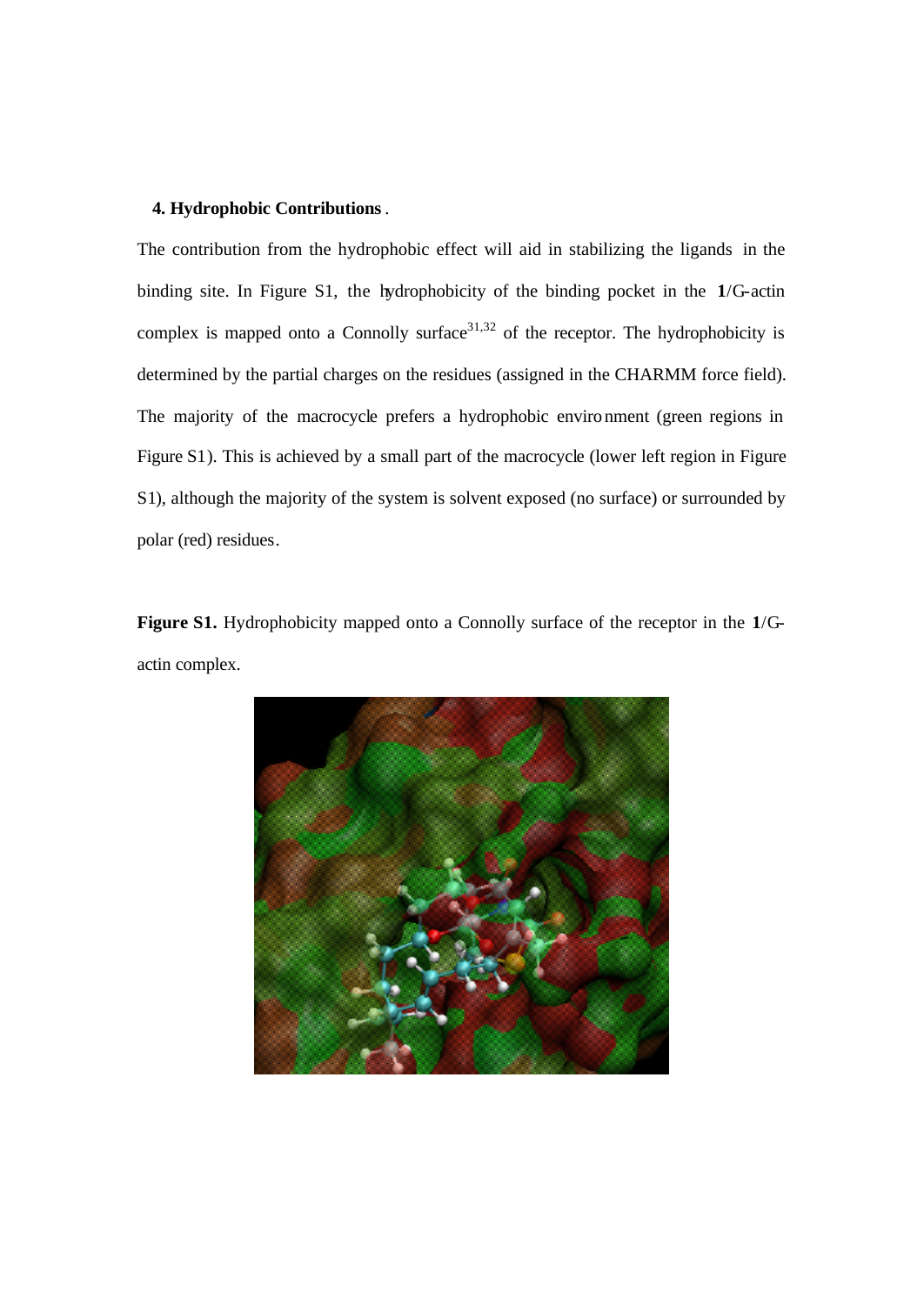The hydrophobic contribution to the stability of the complex may be estimated using an empirical function based on the change in the solvent accessible surface a rea (?SASA) in the bound and unbound states. The relationship proposed by Spolar and Record.<sup>33</sup>

$$
\Delta G_{\text{hyd}} = -22(\pm 5) \,\Delta SASA \tag{1}
$$

results in a stabilizing free energy contribution of −20 ± 4.5 kcal/mol when the **1**/G-actin complex is formed. For the smaller ligands **2** and **44** the stabilizing effect is slightly smaller (−19  $\pm$  4.3 kcal/mol and −17  $\pm$  4.3 kcal/mol) as a greater percentage of the ligand remains solvent exposed in the optimized structures. The calculated values clearly indicate that the binding of the ligand is favorable from a hydrophobic perspective, however, given that the error bars for this calculation overlap in all cases, the criterion offers no clear distinction between the three ligands.